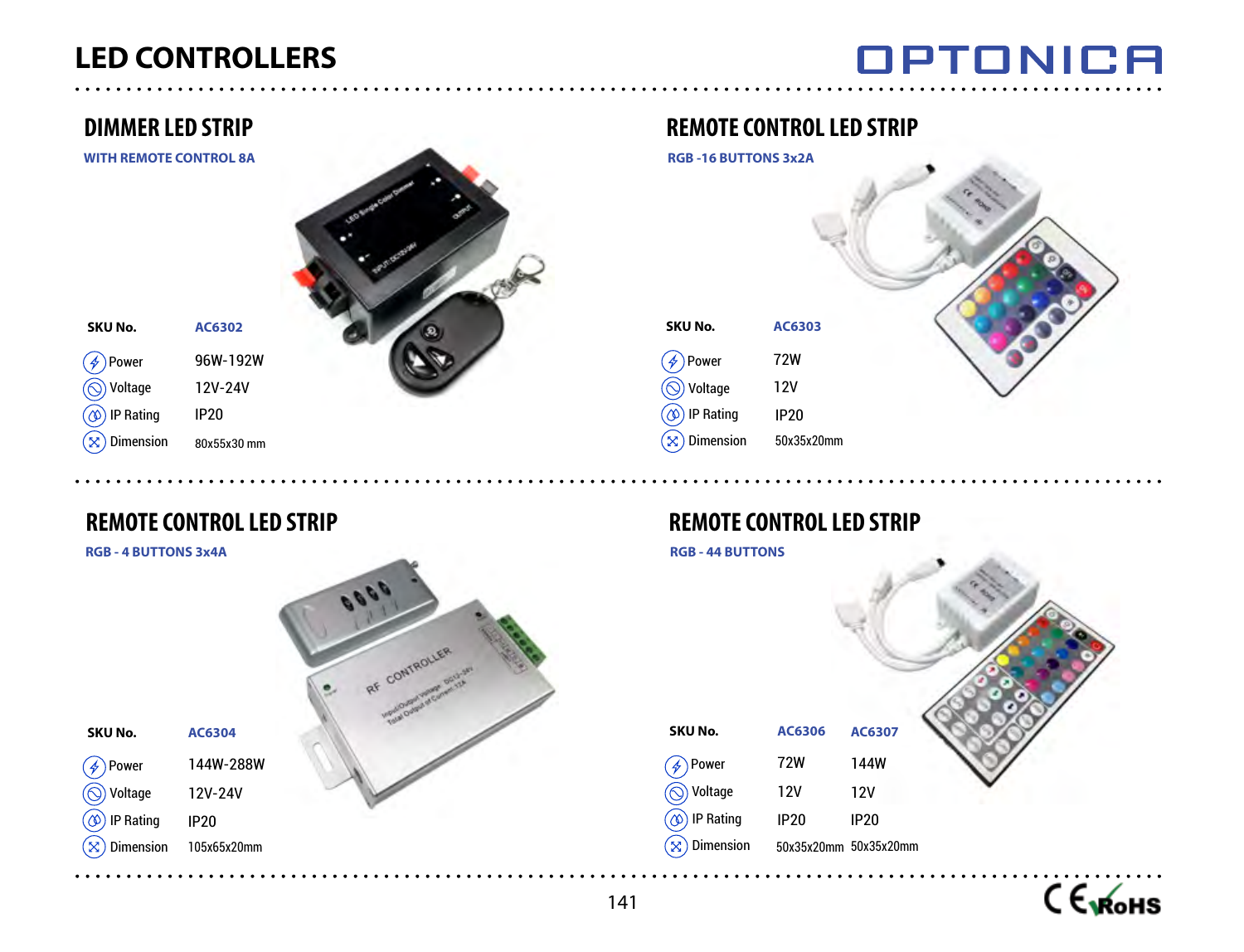# OPTONICA

| <b>WIFI CONTROLER</b>          |             |                       |  |
|--------------------------------|-------------|-----------------------|--|
| <b>RGB / SINGLE COLOR 3x4A</b> |             | <b>DCON</b>           |  |
| AC6310                         | AC6311      |                       |  |
| 90-288W                        | 90-288W     |                       |  |
| $7.5 - 24V$                    | $7.5 - 24V$ |                       |  |
| <b>IP20</b>                    | <b>IP20</b> |                       |  |
|                                |             |                       |  |
|                                |             | 85x45x15mm 85x45x15mm |  |

# **AMPLIFIER FOR LED STRIP**

**RGB - IRON SHELL 3x8A**



#### **SKU No.**

์x)

288W-576W 12V-24V IP20 IP Rating  Voltage  $\mathscr{F}$ ) Power

> 80x70x30 mm Dimension

**AC6326**

# **AMPLIFIER FOR LED STRIP**



# **AMPLIFIER FOR LED STRIP**

# **RGB 3x4A**





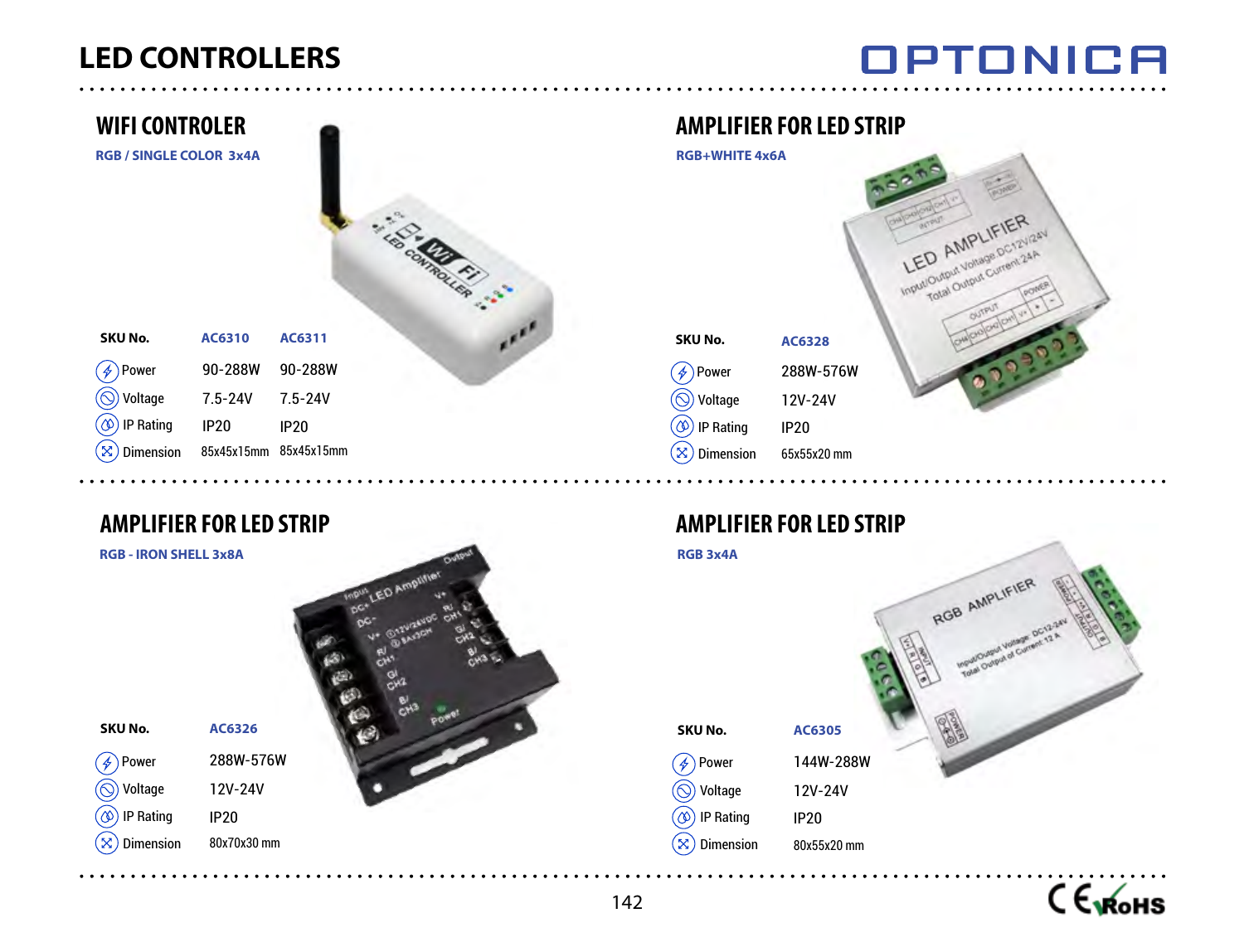# **OPTONICA**



# **MUSIC LED CONTROLER**

**AC6312** 144W-288W 12V-24V IP20 170x85x23mm

#### **WITH REMOTE CONTROL 3x4A**

**SKU No.**

 $\propto$ 

Dimension IP Rating Voltage  $(\not\!\phi)$  Power



## **REMOTE CONTROL LED STRIP**

**RGBW TOUCH 4x6A**

| KU No.                 | <b>AC6329</b> |
|------------------------|---------------|
| Ļ,<br>Power            | 288W-576W     |
| Voltage                | 12V-24V       |
| <b>IP Rating</b><br>Ø  | <b>IP20</b>   |
| <b>Dimension</b><br>Š. | 80x45x15      |
|                        |               |

# **DMX512 DECODER**



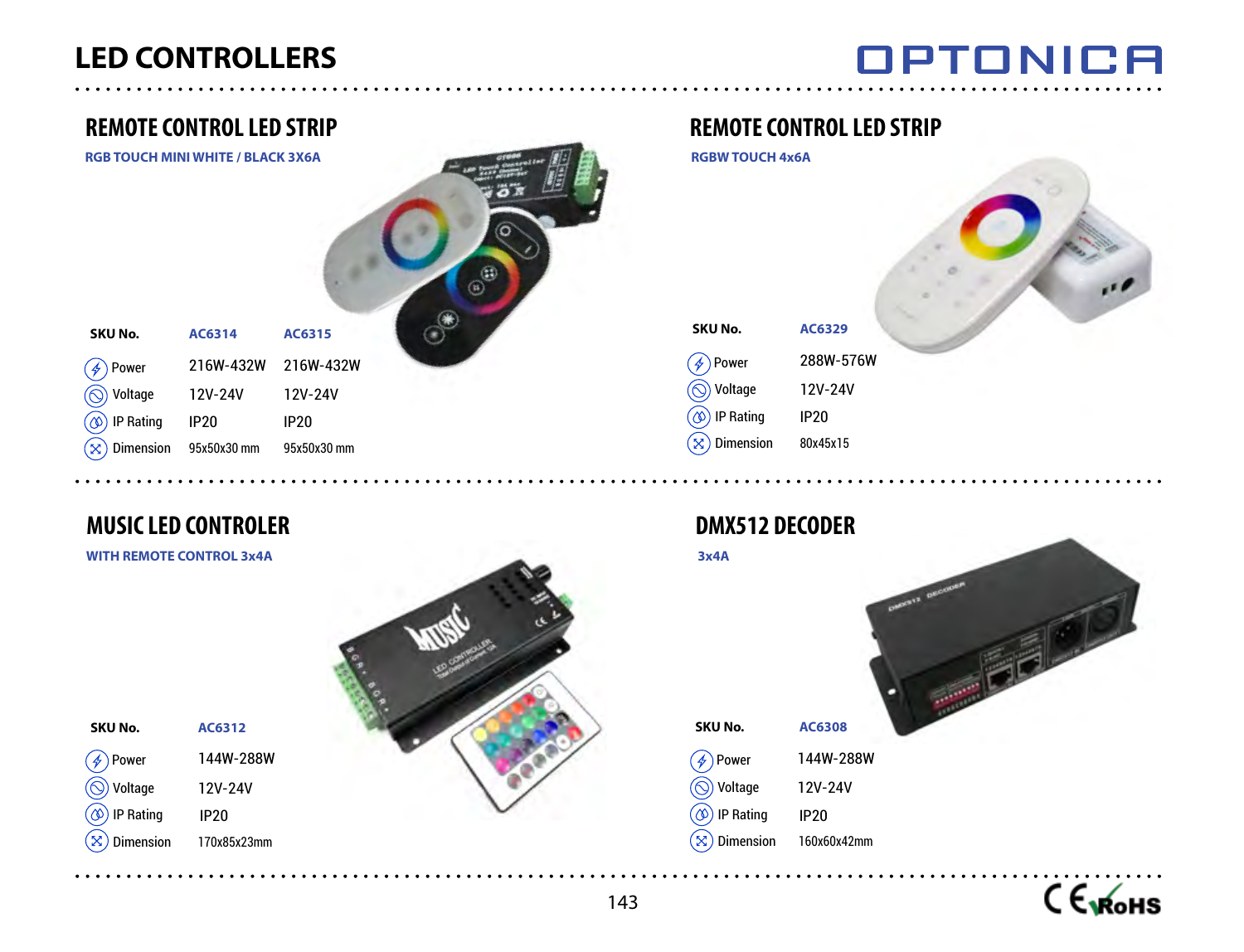**AC6318**

# **OPTONICA**

## **SENSOR DIMMER**

**WALL MOUNTED 10A**

#### **SKU No.**

**SKU No.**

 $\bigcirc$ 

Dimension  $\circledcirc$  IP Rating **◯ Voltage**  $\left(\begin{matrix} \mathcal{A} \end{matrix}\right)$  Power

120W-240W 12V-24V IP20 85x85x40mm  $(\mathbf{\hat{x}})$  Dimension IP Rating Voltage  $\mathscr{F}$ ) Power

# **SENSOR DIMMER**

**WALL MOUNTED WHITE 3x4A**

**AC6319**

12V-24V IP20 85x85x40mm



## **SENSOR DIMMER**

**WALL MOUNTED WHITE 10A**

| <b>SKU No.</b>                           | <b>AC6320</b> |
|------------------------------------------|---------------|
| $\mathscr{A}$ ) Power                    | 120W-240W     |
| $\textcircled{\scriptsize\odot}$ Voltage | 12V-24V       |
| (1) IP Rating                            | <b>IP20</b>   |
| $\mathbf{x}$ ) Dimension                 | 85x85x40mm    |



# **SENSOR DIMMER**

**WALL MOUNTED BLACK 3x4A**

#### **AC6317** 144W-288W 12V-24V IP20 85x85x40mm **SKU No.**  $\mathbf{\widehat{\times}}$  Dimension  $\circledcirc$  IP Rating Voltage  $\mathscr{F}$ ) Power



CEMOHS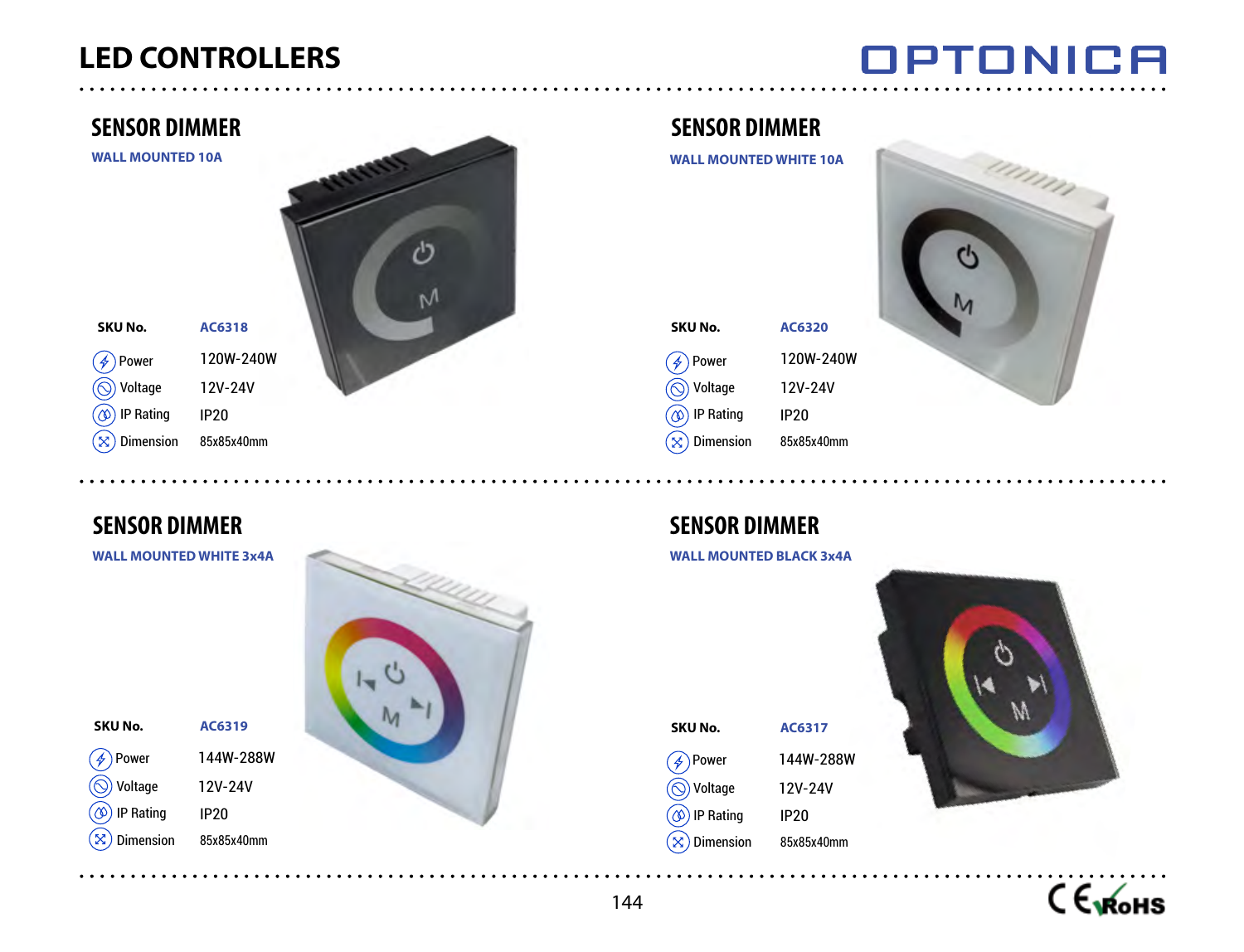# OPTONICA

|                  | <b>RF LED DIMMING REMOTE</b><br><b>4 ZONES SINGLE COLOR</b>                                                           |                                          | <b>LED RGB/RGBW REMOTE</b><br><b>4 ZONES RF</b> |                                          | <b>LED RGB/RGBW REMOTE</b><br><b>4 ZONES RF</b>                                                                  |
|------------------|-----------------------------------------------------------------------------------------------------------------------|------------------------------------------|-------------------------------------------------|------------------------------------------|------------------------------------------------------------------------------------------------------------------|
|                  | $Q_2 = 5$<br>$\sigma_{\rm H}$ , $\sigma_{\rm H}$<br>$\frac{\partial H}{\partial t}$ , $\frac{\partial H}{\partial t}$ | <b>WALL MOUNTED HOLDER FOR</b><br>AC6341 |                                                 | <b>WALL MOUNTED HOLDER FOR</b><br>AC6345 | $\ensuremath{\mathsf{W}}\xspace$<br>$\boxminus$<br>۵                                                             |
|                  | $\frac{6\pi}{2}$ ) $\frac{6\pi\pi}{2}$<br>$\frac{1}{n}$ , $\frac{1}{n}$ can                                           |                                          | 123                                             |                                          | $\left( 4\right)$<br>$(\triangleright)$<br>$^\circledv$<br><b>Zone</b><br><b>Zone</b><br><b>Zone</b><br>ROMINGEN |
| SKU No.          | AC6341                                                                                                                | AC6346                                   | AC6345                                          | AC6347                                   | AC6344                                                                                                           |
| <b>Dimension</b> | 135x40x11mm                                                                                                           | 70x45x18mm                               | 122x53x18mm                                     | 58x54x22mm                               | 107x58x10mm                                                                                                      |

## **LED RGB/RGBW CONTROLLER 4 CHANNEL**

**4CH 4x5A V4 CONSTANT VOLTAGE**



# **LED RGB/RGBW CONTROLLER 4 CHANNEL**

#### **4CH 4x300mA C4 CONSTANT CURRENT**



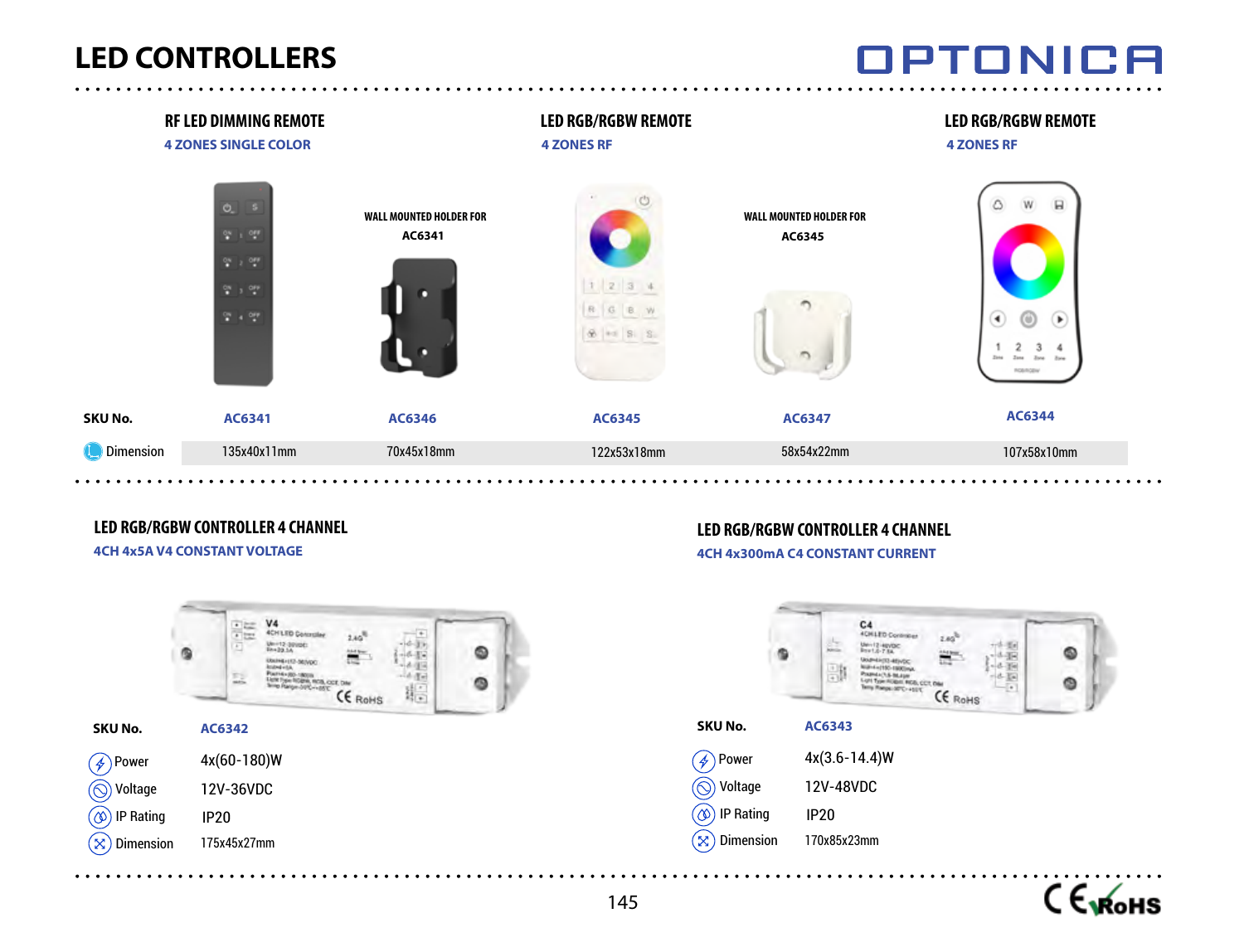# **OPTONICA**

#### **ACCESSORIES FOR LED STRIPS**







| SKU No. | <b>Description</b>                      |
|---------|-----------------------------------------|
| OT5151  | CONNECTOR FOR LED STRIP 3528            |
| OT5152  | CONNECTOT FOR LED STRIP 5050            |
| AC6608  | CONNECTOR FOR LED STRIP RGB             |
| AC6619  | ANGLE CONNECTOR FOR LED STRIP 3528 8mm  |
| AC6620  | ANGLE CONNECTOR FOR LED STRIP 5050 10mm |
| AC6621  | ANGLE CONNECTOR FOR LED STRIP RGB 10mm  |
| AC6610  | CONNECTOR FOR LED STRIP DC MALE         |

| SKU No. | <b>Description</b>                              |
|---------|-------------------------------------------------|
| AC6611  | CONNECTOR FOR LED STRIP DC FEMALE               |
| AC6612  | FLEXIBLE CONNECTOR FOR LED STRIP 3528 DC FEMALE |
| AC6613  | FLEXIBLE CONNECTOR FOR LED STRIP 5050 DC FEMALE |
| AC6614  | FLEXIBLE CONNECTOR FOR LED STRIP RGB            |
| AC6615  | FLEXIBLE CONNECTOR FOR LED STRIP 3528           |
| AC6616  | FLEXIBLE CONNECTOR FOR LED STRIP 5050           |
| AC6618  | FLEXIBLE CONNECTOR FOR LED STRIP RGB+WH         |
| AC6617  | FLEXIBLE CONNECTOR FOR RGB LED STRIP WITH PIN   |

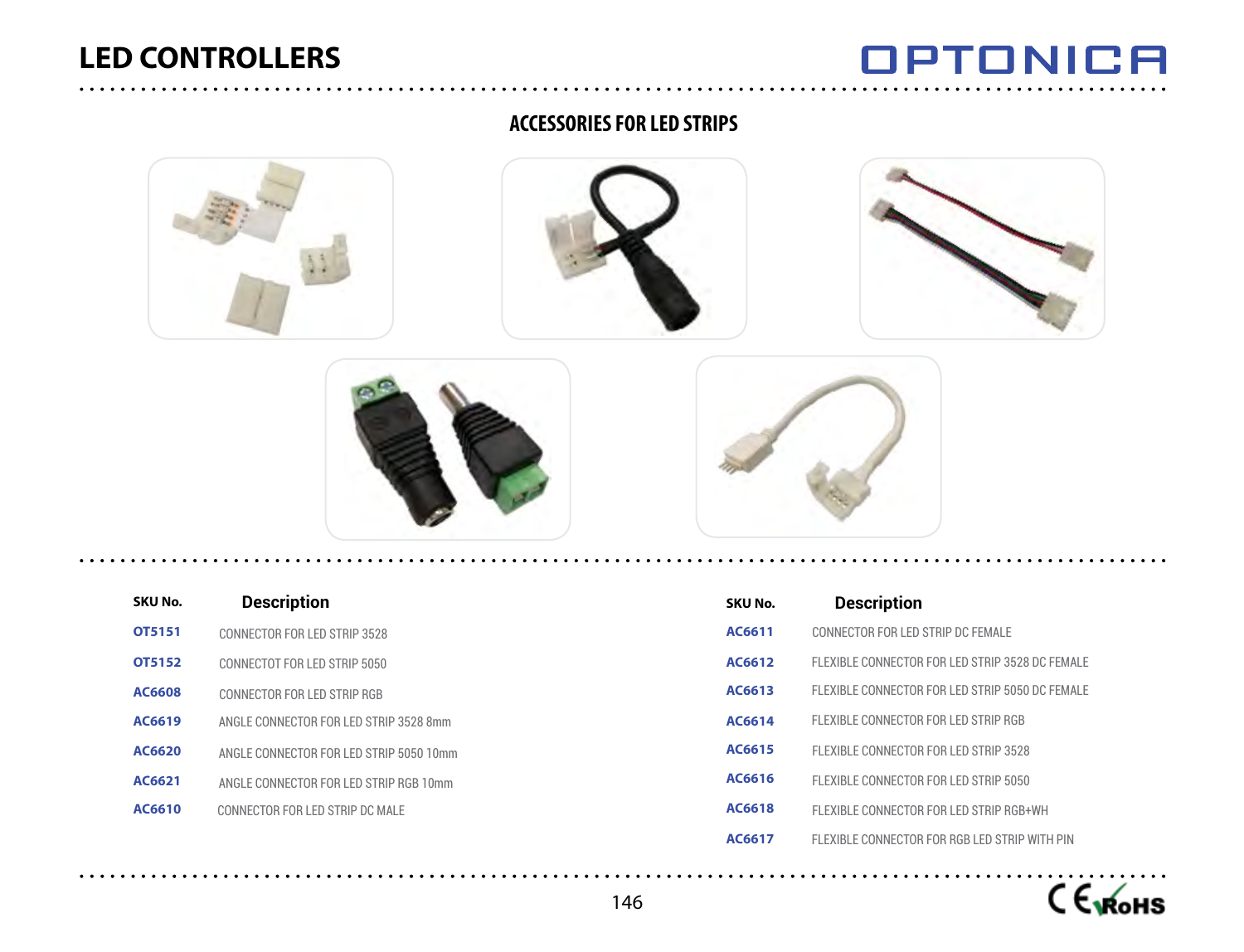'NN

## **USB Chargeable LED Touch Panel Remote Control**

#### **Single Color**

| SKU No.                  | AC6351           |
|--------------------------|------------------|
| $(\phi)$ Power           | 144W-288W        |
| <b>◎</b> Voltage         | 12V-24V          |
| $\circledcirc$ IP Rating | IP <sub>20</sub> |
| $(\times)$ Dimension     | 86x86x13.5mm     |

Buid-in rechargeable Li-battery. USB rechargeable, stand by time: 6 months. Single color remote, RF 2.4G. Compatiable with all of our receivers. Stick or screw on the wall(or cabinet)



# **USB Chargeable LED Touch Panel Remote Control**

#### **RGB / RGBW**

| SKU No.                        | AC6352       |
|--------------------------------|--------------|
| $\bigcirc$ Power               | 144W-288W    |
| $\textcircled{S}$ Voltage      | 12V-24V      |
| $\circledS$ IP Rating          | <b>IP20</b>  |
| $\hat{\mathbf{x}}$ ) Dimension | 86x86x13.5mm |

Buid-in rechargeable Li-battery. USB rechargeable, stand by time: 6 months. RGB/RGBW remote, RF 2.4G. Compatiable with all of our receivers. Stick or screw on the wall(or cabinet)